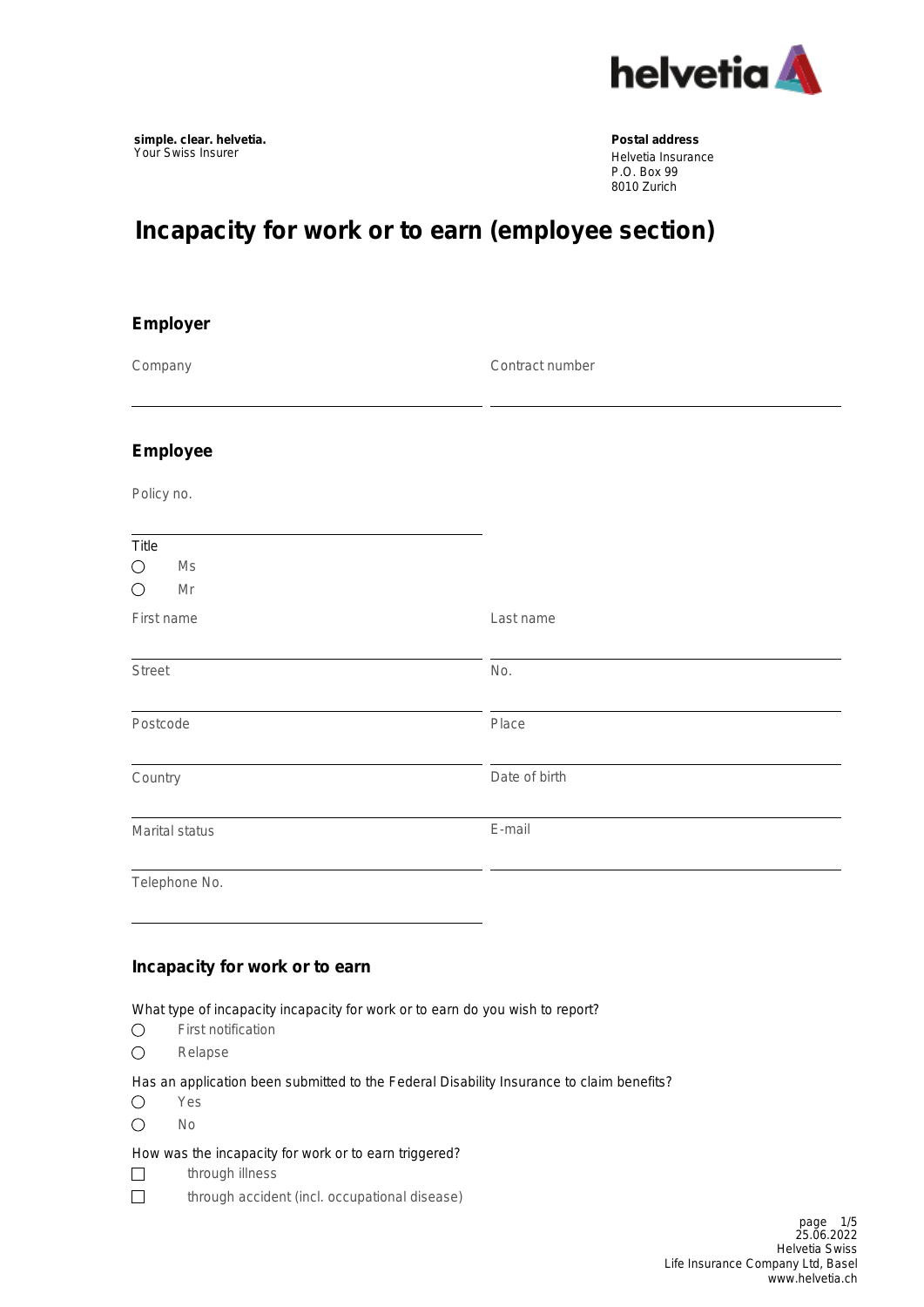

#### **In the case of illness**

Which illness are you suffering from?

How long have you had the symptoms?

Have you already been treated previously for the same illness?

 $\bigcirc$ Yes

 $\bigcap$ No

When?

Which doctor treated you?

### **In case of an accident**

When did the accident occur?

Where did the accident occur?

Please describe the the course of the accident (incl. persons, property or vehicles involved)

What injuries did you suffer in the accident?

Is there a liable third party?  $\bigcirc$ Yes No  $\bigcirc$ 

Is there a police report?

Yes  $\bigcirc$ 

 $\bigcap$ No

**Note:** Please enclose documents (decisions, instructions, confirmations) from the accident insurer(s). You can attach the documents as files at the end of this form.

## **Medical Treatment**

When did you first consult a doctor?

#### **Details of doctor**

First name Last name Last name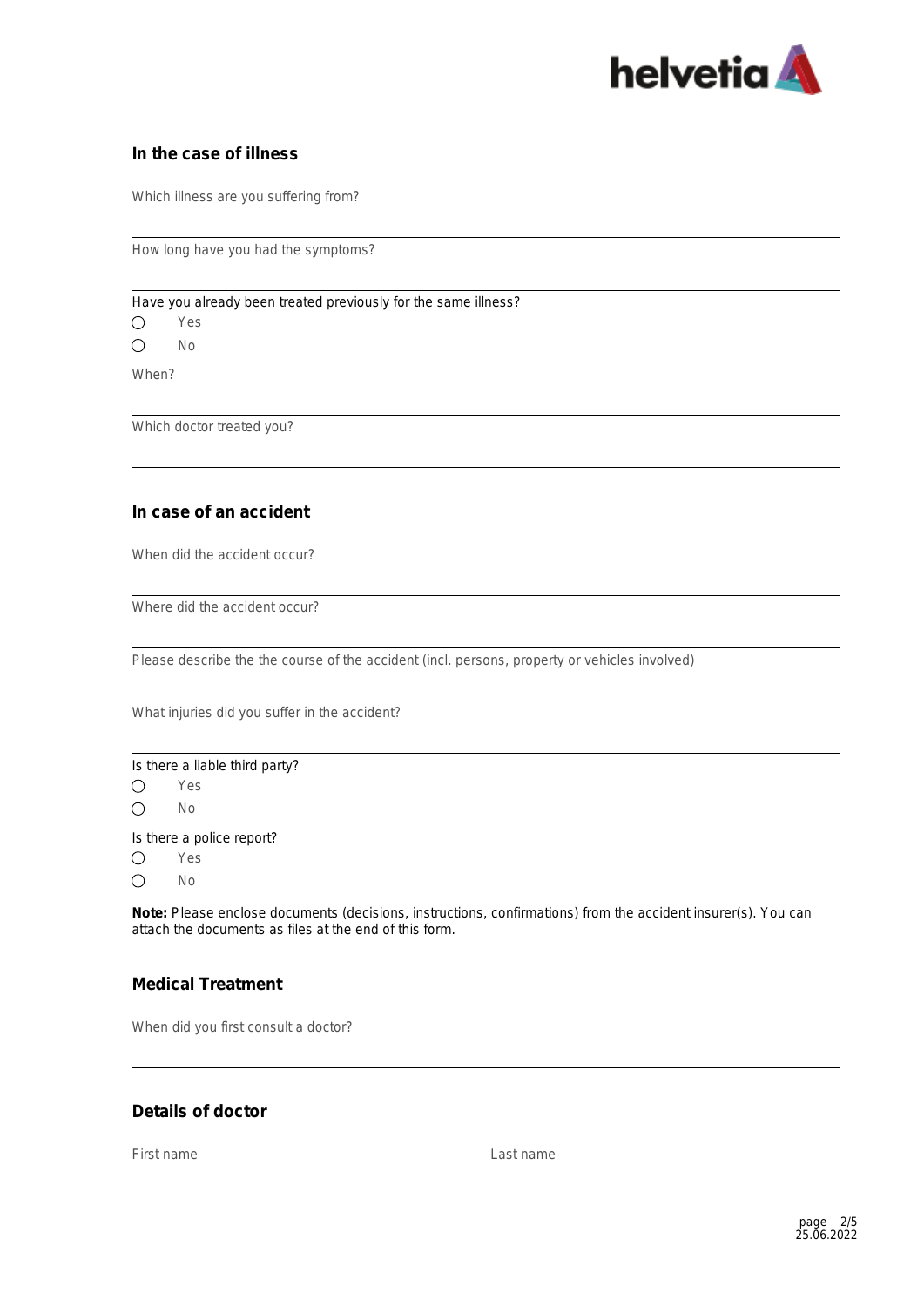

| <b>Street</b>                                                                 | No.       |               |
|-------------------------------------------------------------------------------|-----------|---------------|
| Postcode                                                                      | Place     |               |
| I am currently undergoing treatment or check-ups with this doctor.<br>$\Box$  |           |               |
| Have you consulted or involved other doctors?                                 |           |               |
| $\bigcirc$<br>Yes                                                             |           |               |
| $\bigcirc$<br>No                                                              |           |               |
| <b>Details of other doctors</b>                                               |           |               |
| When?                                                                         |           |               |
| First name                                                                    | Last name |               |
| <b>Street</b>                                                                 | No.       |               |
| Postcode                                                                      | Place     |               |
|                                                                               |           |               |
| I am currently undergoing treatment or check-ups with this doctor.<br>П       |           |               |
| When?                                                                         |           |               |
| First name                                                                    | Last name |               |
| <b>Street</b>                                                                 | No.       |               |
| Postcode                                                                      | Place     |               |
| I am currently undergoing treatment or check-ups with this doctor.            |           |               |
|                                                                               |           |               |
| Dependent children                                                            |           |               |
| Have you any dependent children for which a claim is being made for benefits? |           |               |
| О<br>Yes                                                                      |           |               |
| $\bigcirc$<br>No                                                              |           |               |
| First name                                                                    | Last name | Date of birth |
| First name                                                                    | Last name | Date of birth |
|                                                                               |           |               |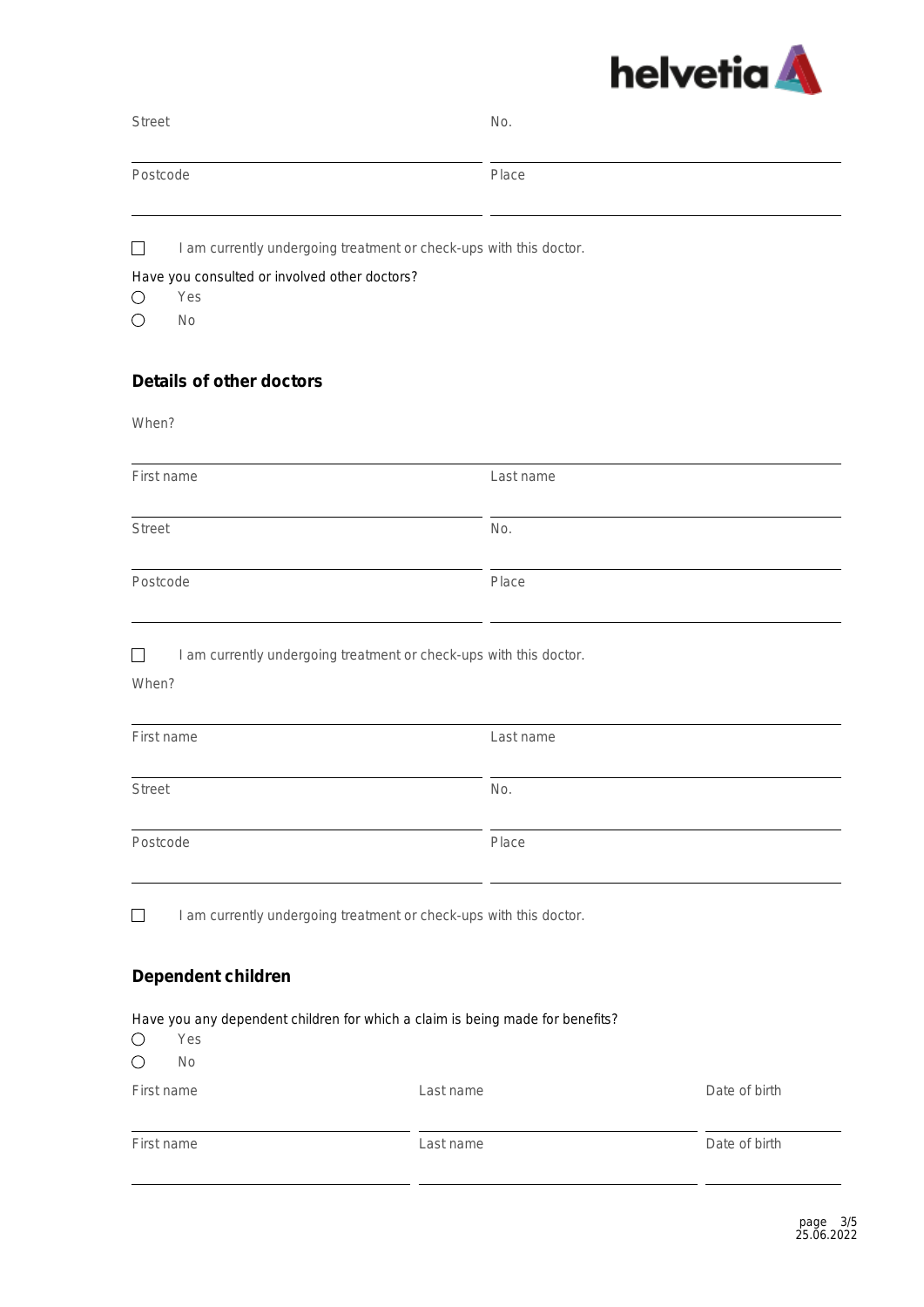

| First name | Last name | Date of birth |
|------------|-----------|---------------|
| First name | Last name | Date of birth |
| First name | Last name | Date of birth |

**Note:** Please enclose a copy of the family record booklet. For children in education who are older than the age limit stipulated in the regulations or the in the insurance contract we also require confirmation from the relevant educational institution. You can attach the documents as files at the end of this form.